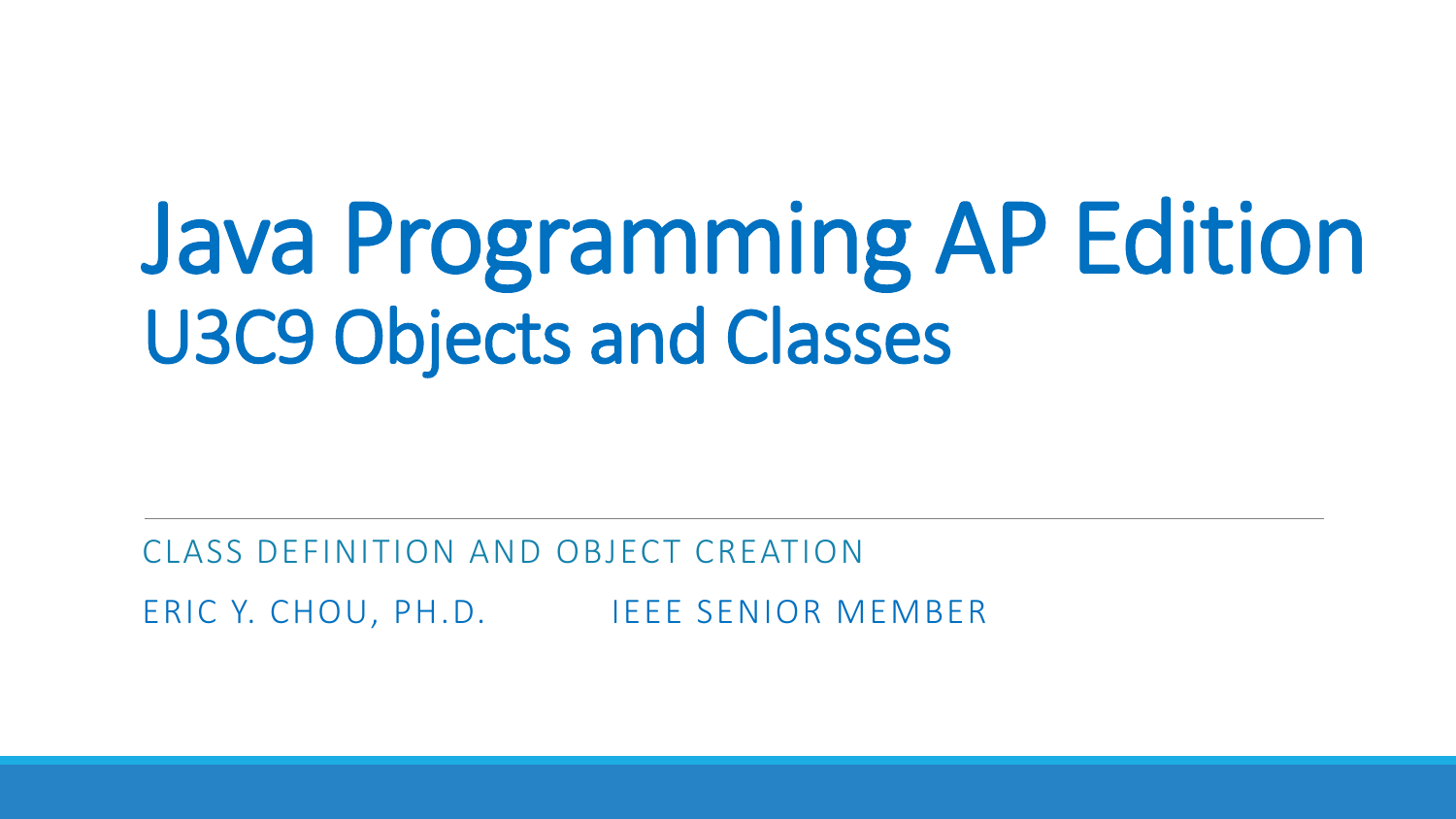## Introduction to Object-Oriented Programming



After learning the preceding chapters, you are capable of solving many programming problems using selections, loops, methods, and arrays. However, these Java features are not sufficient for developing graphical user interfaces and large scale software systems. Suppose you want to develop a graphical user interface as shown below. How do you program it?

Without Object-Oriented Programming, things shall still work. Why we need Object-Oriented Programming?

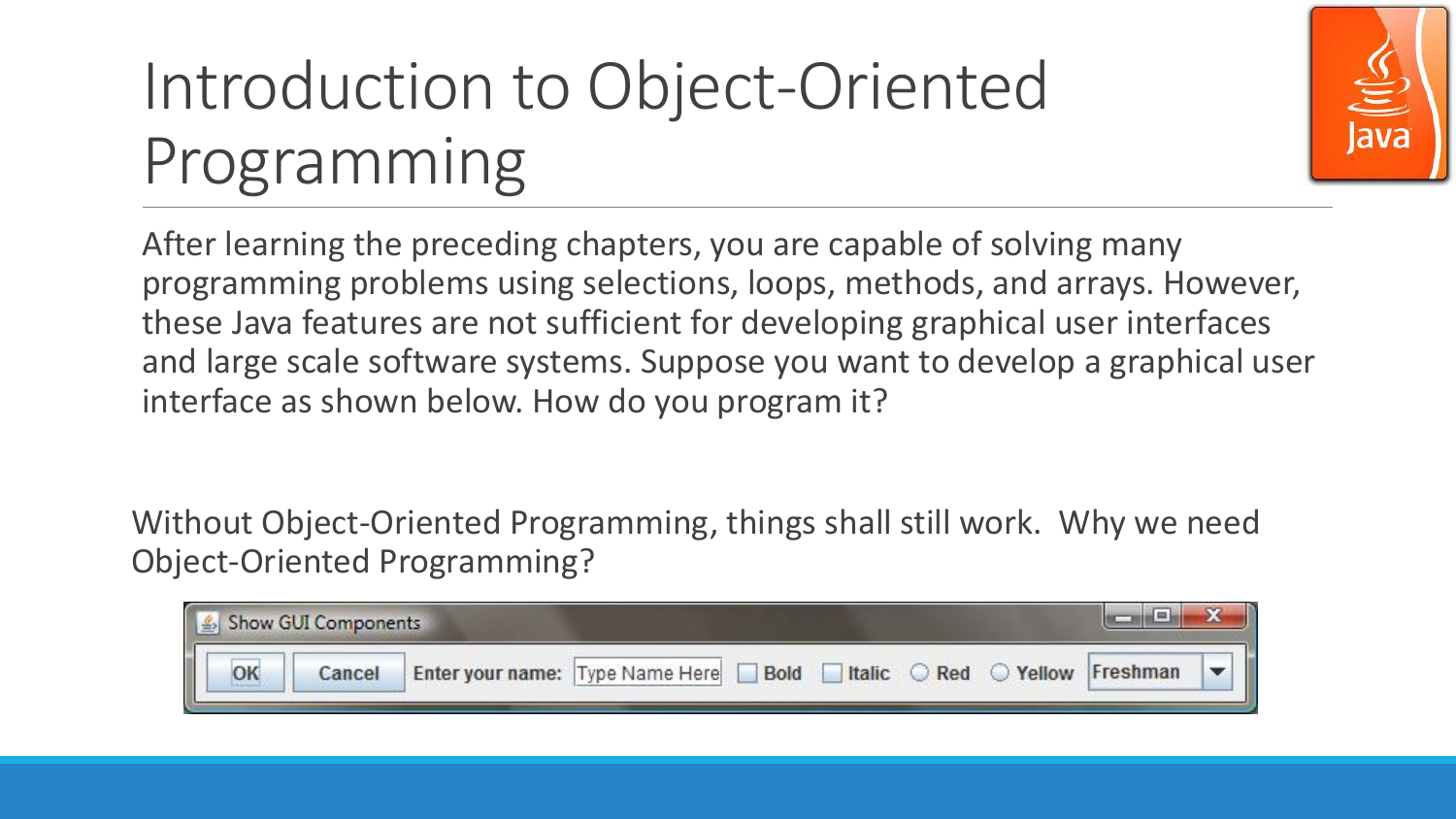

More Compatible for Event-Driven Programming

More Manageable for GUI Components

More Organized Data and Methods related to a Certain Objects

Replacing:

(1) Library

(2) Data Records

(3) Event-Loop (Execution Flow)

(4) Thread Execution Control

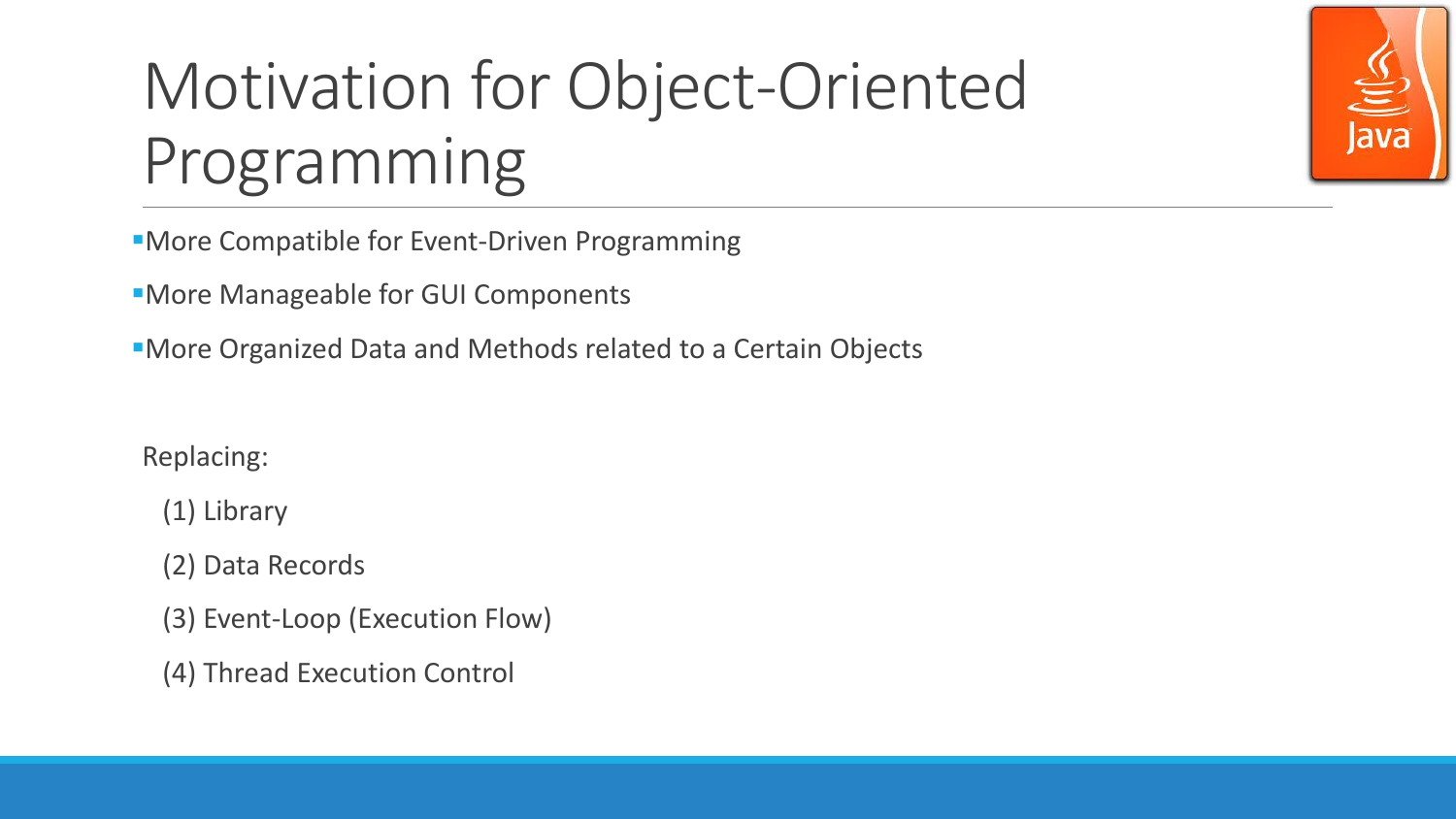

## OO Programming Concepts

Object-oriented programming (OOP) involves programming using objects. An *object* represents an entity in the real world that can be distinctly identified. For example, a student, a desk, a circle, a button, and even a loan can all be viewed as objects. An object has a unique identity, state, and behaviors. The *state* of an object consists of a set of *data fields* (also known as *properties*) with their current values. The *behavior* of an object is defined by a set of methods.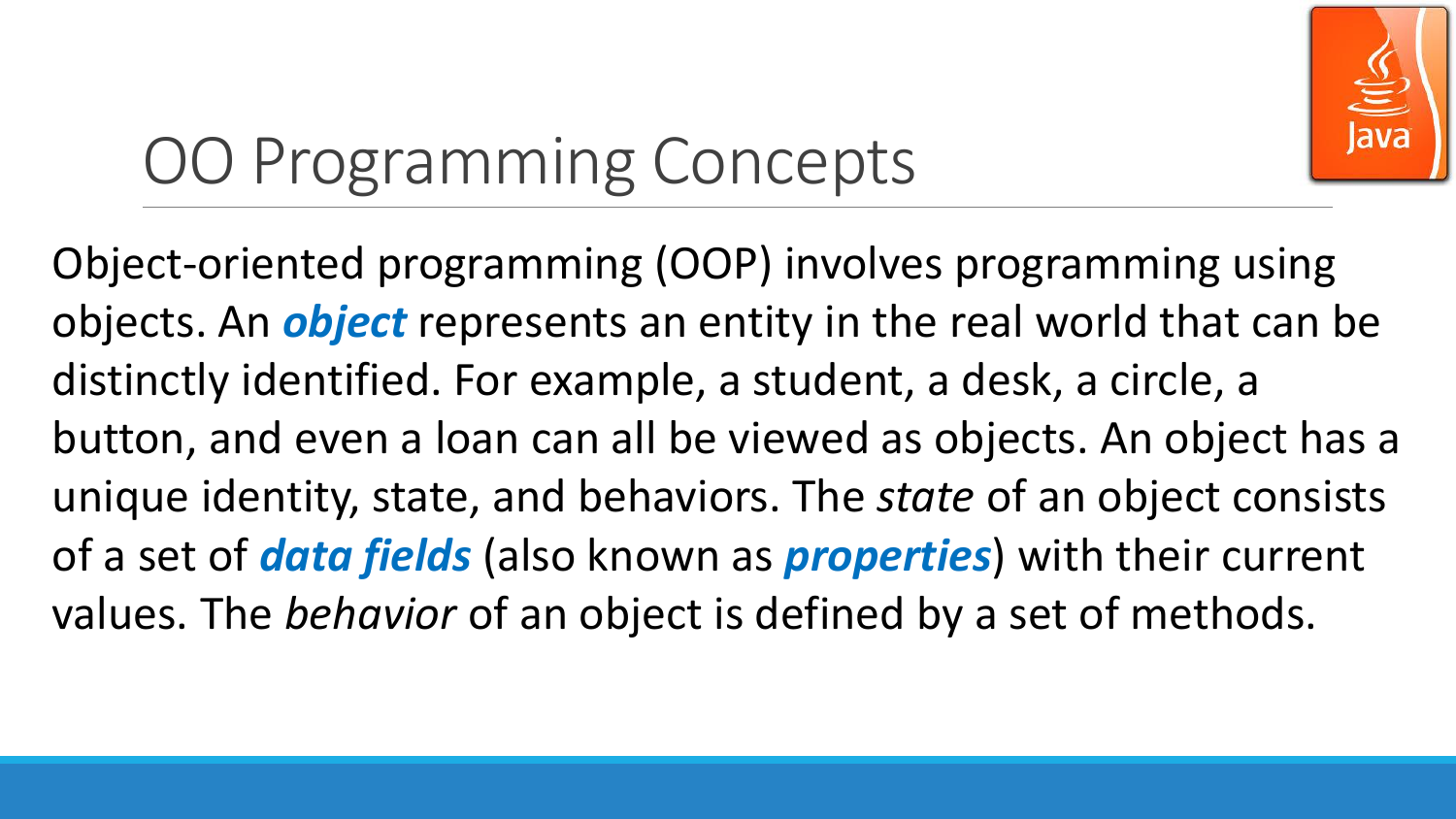

#### Objects: UML Class/Object Diagram

**UML** Class Diagram

An object has both a state and behavior. The state defines the object, and the behavior defines what the object does.

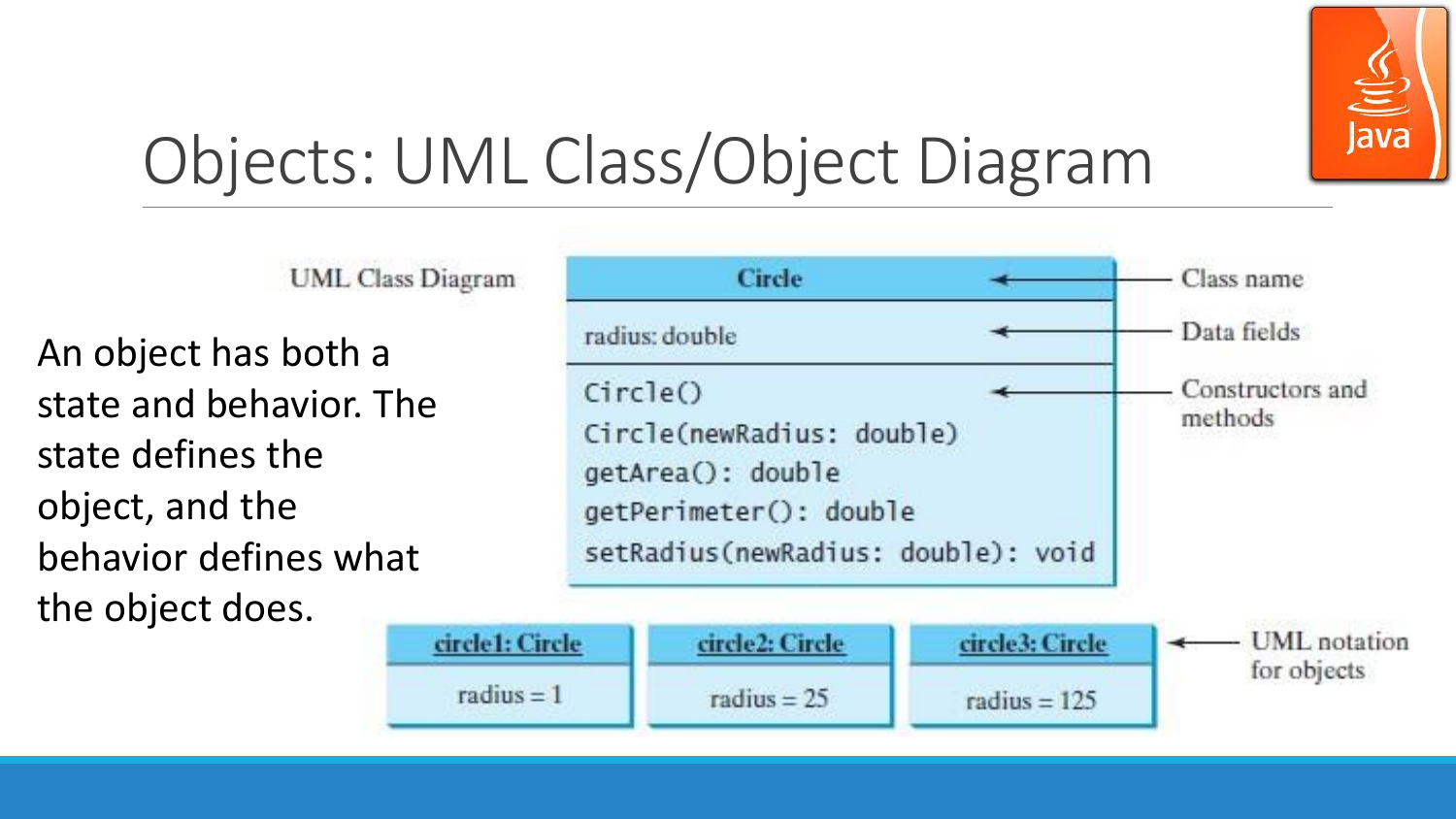

#### Classes

*Classes* are constructs that define objects of the same type. A Java class uses variables to define data fields and methods to define behaviors. Additionally, a class provides a special type of methods, known as constructors, which are invoked to construct objects from the class.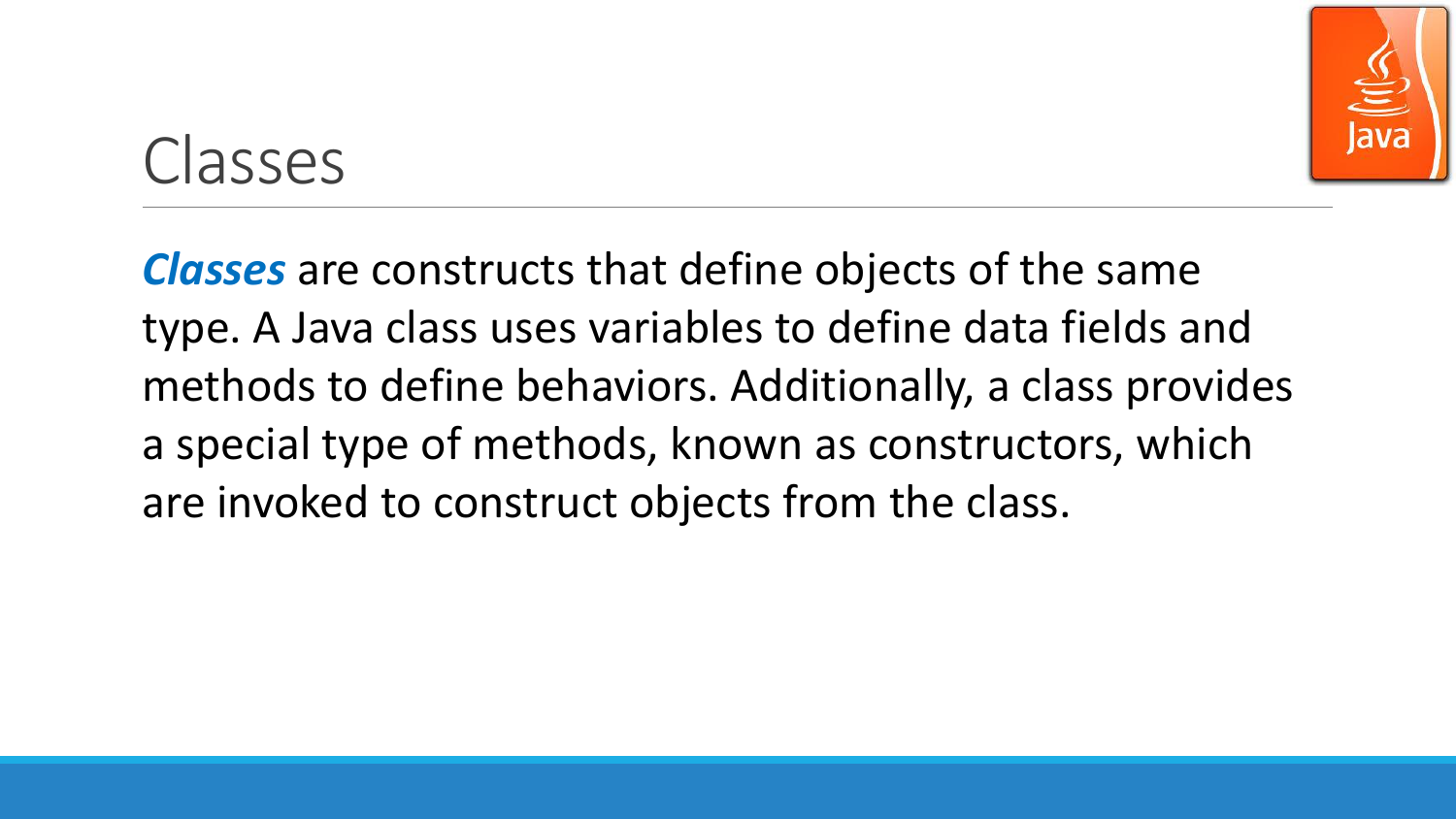